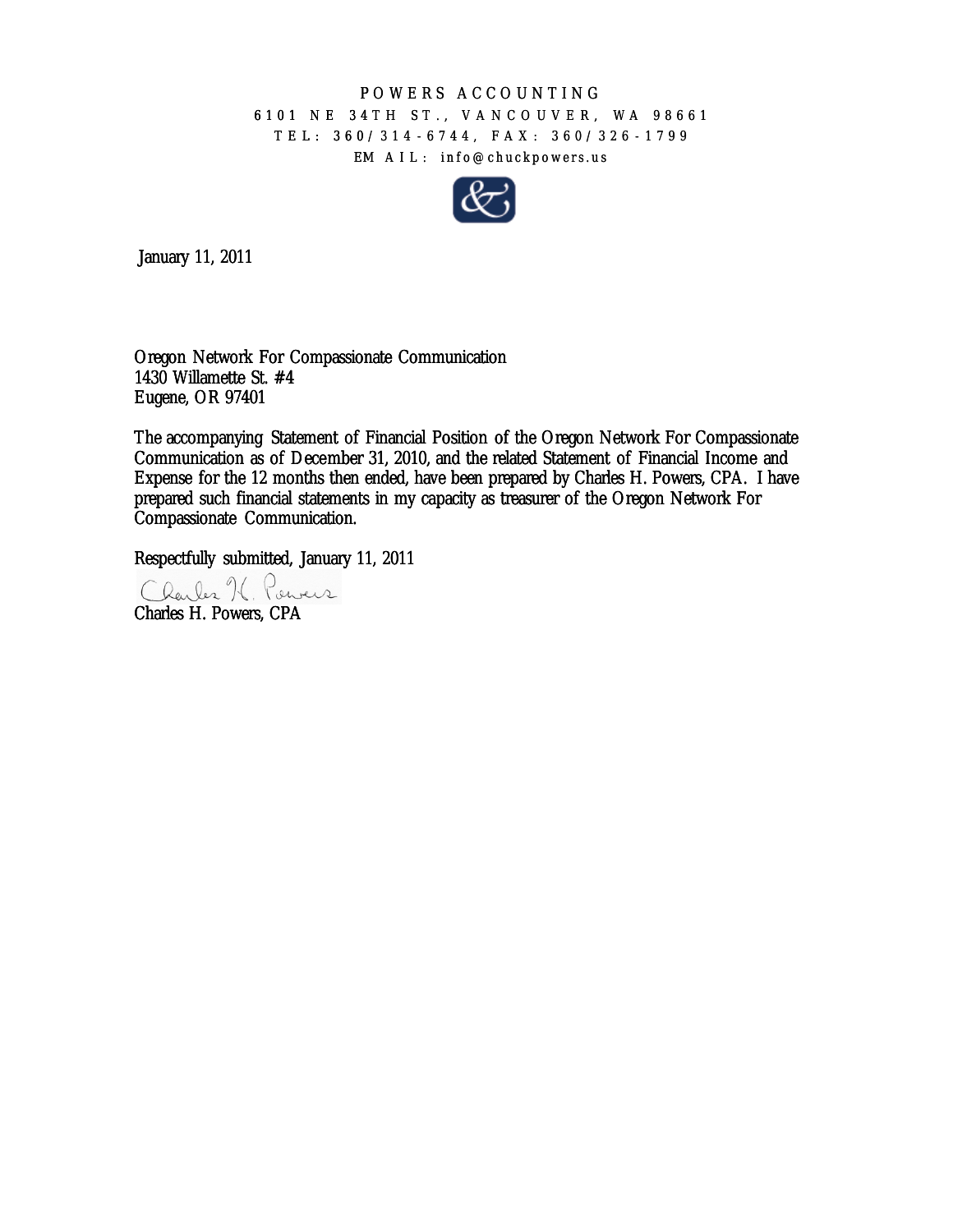## **Oregon Network for Compassionate Communication Statement of Financial Position**

**Accrual Basis As of December 31, 2010**

|                                                                                                            | Dec 31, 10         | Dec 31, 09         | \$ Change          |
|------------------------------------------------------------------------------------------------------------|--------------------|--------------------|--------------------|
| <b>ASSETS</b><br><b>Current Assets</b><br><b>Checking/Savings</b><br>Checking - Umpqua 7020                | 17,877.87          | 21,136.11          | (3,258.24)         |
| <b>Total Checking/Savings</b>                                                                              | 17,877.87          | 21,136.11          | (3,258.24)         |
| <b>Other Current Assets</b><br><b>Inventory Asset</b><br><b>Books For Sale</b><br><b>T-Shirts For Sale</b> | 6.050.70<br>300.00 | 7.358.18<br>300.00 | (1,307.48)<br>0.00 |
| <b>Total Inventory Asset</b>                                                                               | 6,350.70           | 7,658.18           | (1,307.48)         |
| <b>Total Other Current Assets</b>                                                                          | 6,350.70           | 7,658.18           | (1,307.48)         |
| <b>Total Current Assets</b>                                                                                | 24,228.57          | 28,794.29          | (4, 565.72)        |
| <b>TOTAL ASSETS</b>                                                                                        | 24,228.57          | 28,794.29          | (4, 565.72)        |
| <b>LIABILITIES &amp; EQUITY</b><br><b>Equity</b>                                                           |                    |                    |                    |
| <b>Unrestricted Net Assets</b>                                                                             | 28.794.29          | 30.272.87          | (1,478.58)         |
| <b>Net Income</b>                                                                                          | (4,565.72)         | (1,478.58)         | (3,087.14)         |
| <b>Total Equity</b>                                                                                        | 24,228.57          | 28,794.29          | (4,565.72)         |
| <b>TOTAL LIABILITIES &amp; EQUITY</b>                                                                      | 24,228.57          | 28,794.29          | (4, 565.72)        |